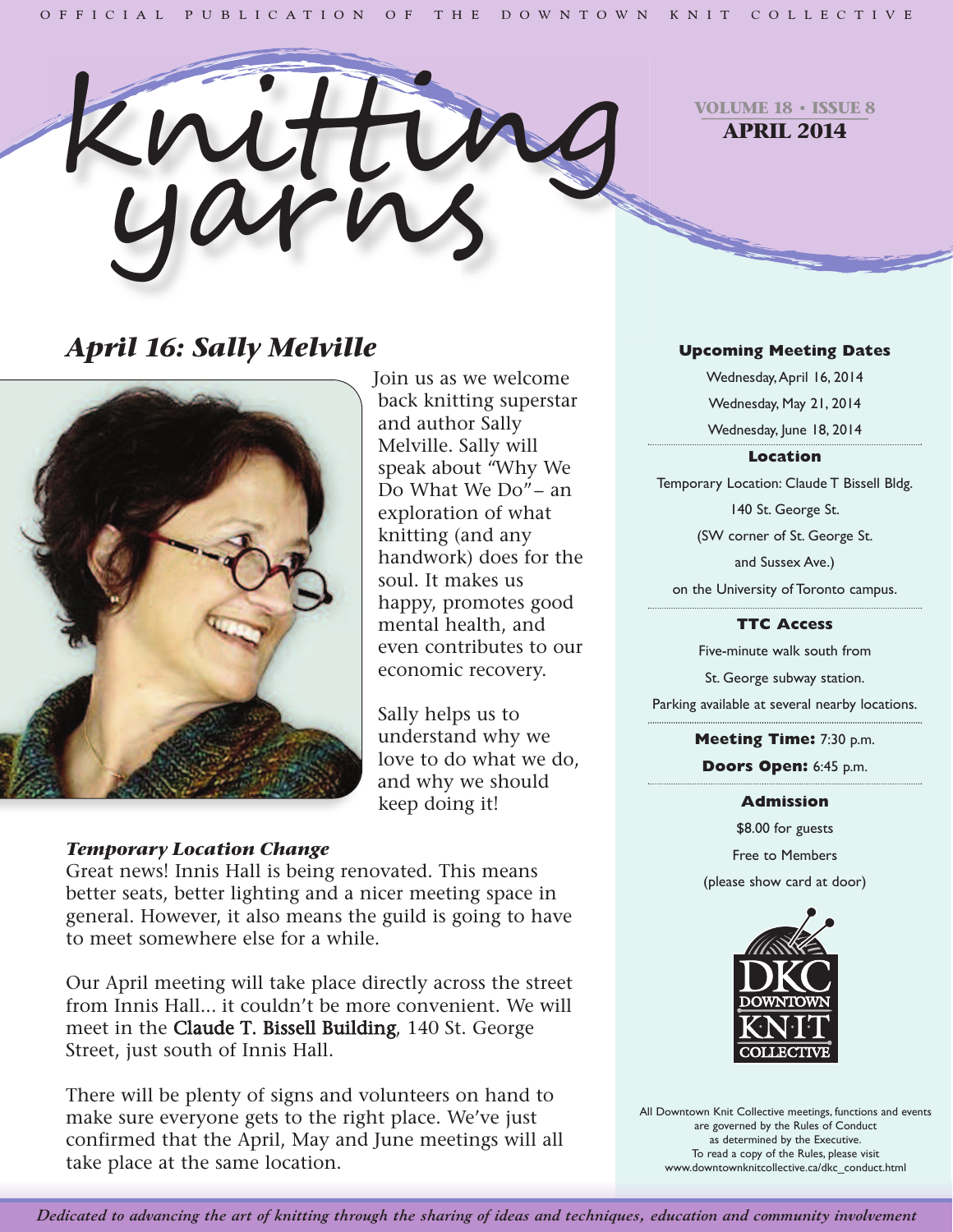# **Highlights of the March Meeting** *by Heather Brady*

It was a dark and stormy night, but a full house was on hand to hear Fiona Ellis at the March meeting.

#### **Announcements**

Hey, did you know the Frolic is coming up? We're looking for volunteers.

A new yarn store called LadeeBee Knits is opening in the west end on April 5– it will feature knitting, crocheting, beading, etc.

Some cool knitters' travel tours are coming up: Viking Route Cruise, Scottish Skeins & Skerries Tour, and Irish Treasures. Visit joycejamestours.com for details.

#### **Raffle**

Indigodragonfly sock yarn was won by Judi Hanninen. Terri Schipper won the book *Simple Knits with a Twist*. Joan Lockhart-Grace won Indigodragonfly laceweight. Then three prizes donated by Fiona: *Inspired Fair Isle Knits* was won by Holly Yip. An "Elvis Paisley"Soak Box was won by Blanche Douglas. A Needle Pulling Thread magazine was won by Gilda G, and a Twist Collective gift certificate was won by Elsa Louise May.

#### **Show & Tell**

Denise wore a Box Sweet pullover she knit from a Shelridge Farms kit, featuring striking modular chevrons, designed by Anne Feitelson and Candace Eisner Strick.

Cherilyn showed two scarves that are very hot right now: Bactus and Hitchhiker. There are over 9,000 finished Bactuses on Ravelry, and. 16,000+ finished Hitchhikers. They are popular for a reason! Beautiful work.

Mary Pat showed a mobius cowl from the handspun of your humble newsletter editor, in shades of orange, pink and yellow.

Kim showed a Pearls cardigan, crocheted with Louet wet spun linen. She started it three times before she was satisfied (a typical Goldilocks situation: too hot, too cold, just right).

Judi showed a Peplum Cardigan from Vogue Fall 2009 in Filatura di Crossa, with several modifications– she got rid of the bell sleeves and narrowed the collar. Judi reports that it's nice and warm, and she's worn it nearly every day this winter, for obvious reasons!

Sydney showed two scarves: first, a striking Colour Affection in blue, grey and yellow. Sydney admits that she hated knitting it until she got to the third colour. The second scarf was Carson by Romi Hill: A threecolour version in red, taupe and cream. Both elicited gasps of admiration from the audience.

#### **Guest Speaker**

Fiona Ellis: Pondering Paisley Fiona's presentation gave the audience a whole new perspective on the humble motif that has been lurking around on pyjamas, ties and bandanas for many years.

Its origins lie in Persia, in the simplified shape of a tree with roots. It gradually evolved into the highly stylized tadpole shape we are familiar with today. The Persian cashmere *shal* adorned with these patterns was worn exclusively by men. However, by the 18th century the decorated shawls found favour with the women of European aristocracy, brought back as gifts by men working for the East India Co. and Napoleon's armies in Egypt.

With the invention of the Jacquard loom, the complex patterns were being woven domestically by the 1800s. Because of the prominence of Paisley, Scotland in the weaving industry, the town's name soon became synonymous with the motif itself.

Shawls fell out of favour in the late 1800s, because nothing should cover the newly-popular bustle.

The paisley pattern didn't surface again until the 1960s and 70s on psychedelic prints, because of a renewed interest in all things Eastern.

A big paisley trend has not been seen since, though it has become a staple as a print for loungewear and ties. Fiona decided it was time to translate the paisley to knitting, with beautiful results.

We'd like to thank Fiona for this fascinating bit of fashion history. Her "Paisley"pullover pattern can be found on Twist Collective.



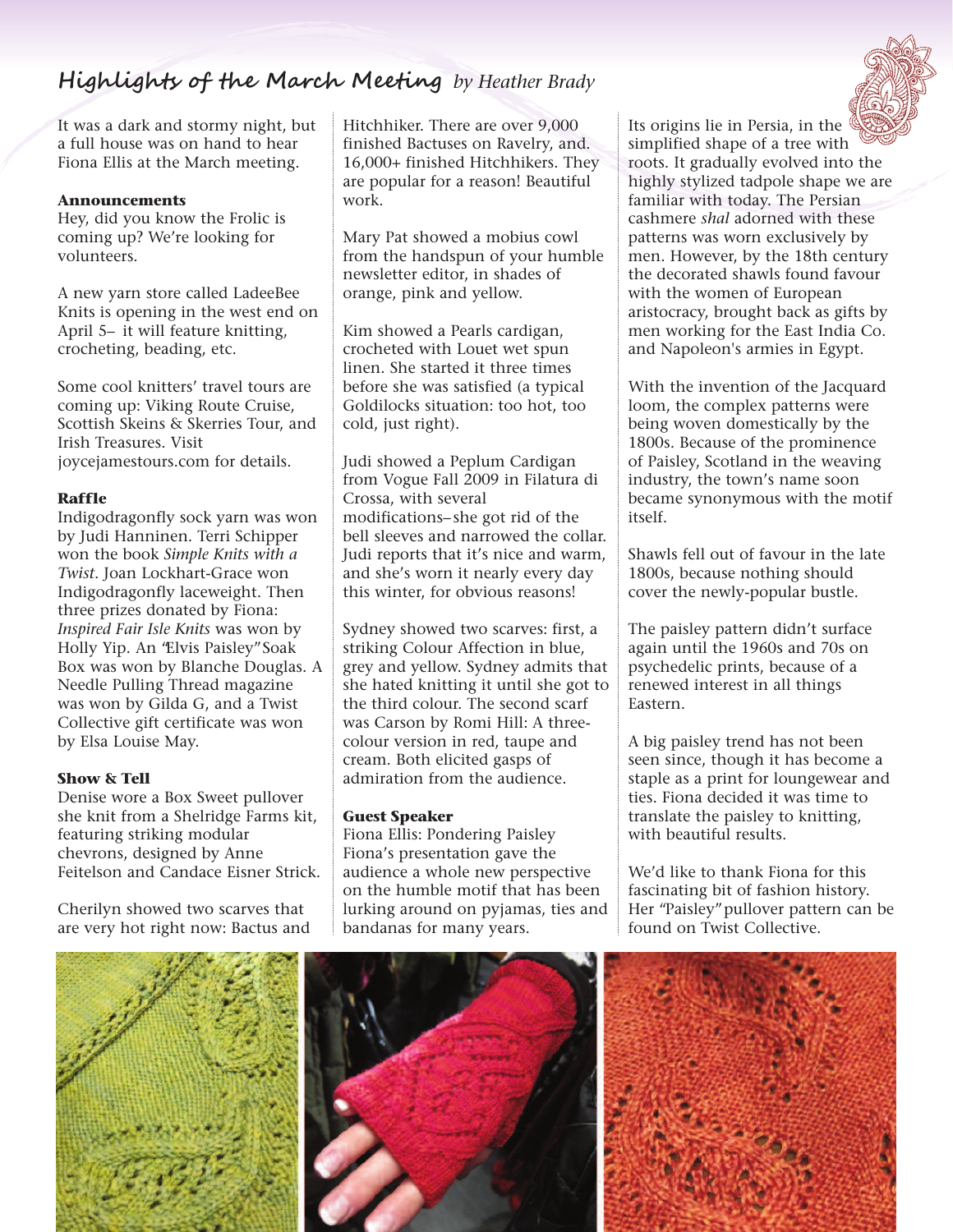# TORONTO KNITTER'S

# April 26-27, 2014 Toronto, Ontario, Canada The fibre event of the year!

#### Frolic 2014: Last Minute Details!

#### Frolic Marketplace

SATURDAY ONLY, 9 a.m. - 4:30 p.m. Admission: \$5.00 (exact change appreciated). Early birds will receive a free brown DKC shopping bag while supplies last.

A wonderful selection of knitterly items awaits you at this year's marketplace. Vendors will join us from British Columbia, Alberta, Michigan, New York State and Ontario. Small Etsy and online shops will feature their hand-dyed yarn, buttons, beads, stitch markers, project bags and more. Several stores will offer knitting, crochet and spinning supplies, books and patterns.

Curious about the vendors? Need a floorplan? Need directions? All are available [at the DKC website.](http://downtownknitcollective.ca/wp/?page_id=180)

#### Frolic Café:

Saturday 9:00 a.m. – 4:00 p.m. Light food and beverages will be available. Take a break with a friend and enjoy a snack or light lunch. Sandwiches, muffins, pastries, fresh fruit and veggies, tea, coffee and water will be on the menu. Our new café operators are Carole and Leigh Adams of Northern Custom Designs.

#### Information Booth

Volunteers will be on hand to answer your questions about the Frolic or the Downtown Knit Collective. Our popular Frolic

project bags and tote bags may also be purchased at this booth.

#### Relay for Life Fund Raising

This is 10th year of the Downtown Knit Collective's Relay Team participation in the Canadian Cancer Society Relay for Life. Help us raise funds to fight cancer!

#### Relay for Life Table

Once again we have second-hand craft magazines and books for sale. Drop by and snag a treasure. Clearing out old knitting, crochet, spinning and weaving magazines and books? Recycle them by donating them to our sale. e-mail [dkcevents@hotmail.ca.](mailto: dkcevents@hotmail.com) Team members will be available to answer your questions. Interested in joining our Relay team? Let us know.

#### Candace Eisner Strick Book Signing

Information Booth: 1:00 – 1:30 p.m. Do you own one of Candace's books? This is your opportunity to meet Candace and have her sign your book for a small donation to the Relay for Life. Candace's books may also be purchased at Needle Arts Book Shop (booth #1 in Kobayashi Hall). Marsha has very generously offered to donate 10% on these book sales to Relay for Life.

#### Dr. Knit Sessions

Knitting ills and ailments diagnosed and cured! Sit down with Dr. Knit from 9:00 a.m. to 12:00 p.m. and 1:30 to 5:00 p.m. and discuss your questions one-on-one, \$5 per 15 minute session (all proceeds to

Relay for Life).

#### Yarn Winding Station

Bought a gorgeous skein of yarn and need it wound? Bring it to the Yarn Winding Station in the front hall and have it turned into a ball before your eyes. All proceeds are donated to Relay for Life.

#### Raffle

- Exciting raffle prizes are arriving daily to join those prizes donated by our vendors.
- Save time: Bring printed labels with your name, telephone number and email address.
- Limit: 2 prizes per customer.

Prizes not picked up at the Frolic may be picked up at the Downtown Knit Collective meetings on May 21st or June 18th. Prize winners will be notified following the Frolic weekend. We do not mail your prize to you.

#### Frolic Tips

- Bring cash *and* your credit cards. There is no ATM on site. Note that a number of vendors will only accept cash.
- Wear comfortable shoes– you may make several trips through the marketplace. Take a break at our Café and recharge.

For breaking news on the Frolic, keep an eye on the Toronto Knitter's Frolic forum on [Ravelry,](http://www.ravelry.com/groups/toronto-knitters-frolic) Knittter's Frolic on [Facebook](https://www.facebook.com/pages/Knitters-Frolic/1388577831390570?fref=ts) and Knitter's Frolic on the [DKC website.](http://downtownknitcollective.ca/wp/?page_id=14) See you there!